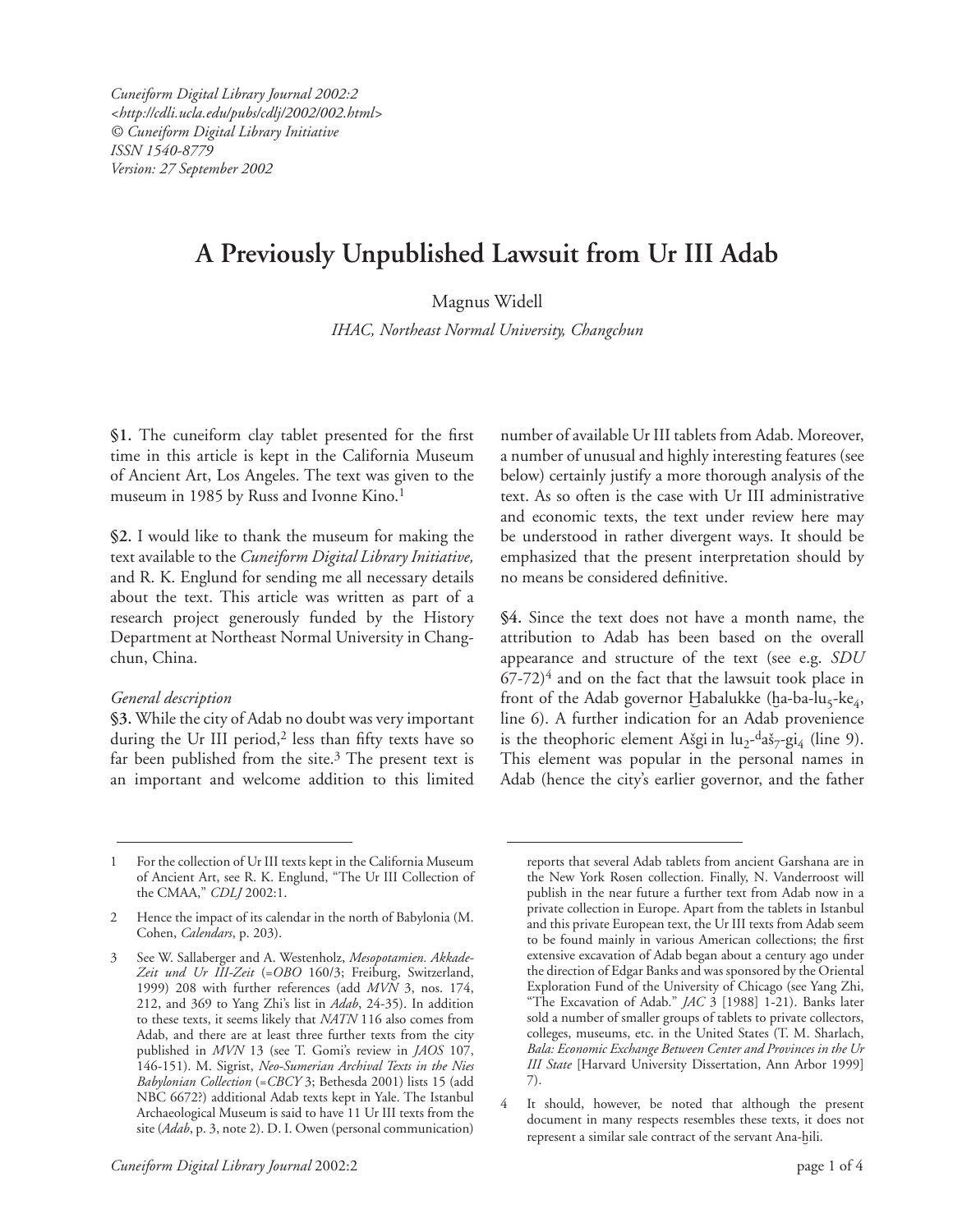of Habalukke<sup>5</sup>, ur-<sup>d</sup>aš<sub>7</sub>-gi<sub>4</sub> or puzur<sub>4</sub>-daš<sub>7</sub>-gi<sub>4</sub> in *UET* 3, 14/*SDU* 68; *MVN* 3, 268/*SDU* 73) and was always written  $d$ aš<sub>7</sub>-gi<sub>4</sub>.<sup>6</sup> Note also the Ašgi temple e<sub>2</sub>-u<sub>4</sub>gim-x-x that was situated in either Adab or Keš (A. George, *House Most High*, 153). The e<sub>2</sub>-mah "Exalted house", which is an element in the personal name ur $e_2$ -mah in line 7, was (together with the  $e_2$ -sar "House of vegetation? ") the main temple in Adab (*Adab*, 99). Emah as an element in personal names is also attested in e<sub>2</sub>-maḫ-ki-du<sub>10</sub> who worked as a scribe in Adab (*UET* 3, 14/*SDU* 68). It should, however, be noted that this temple name is rather common and can be found in several other Ur III cities (see *House Most High*, 119- 120) and the personal name Ur-Emah is common in the Ur III state.

**§5.** Due to the lack of textual material from Adab, we know very little about the governor Habalukke. Nevertheless, we have every reason to assume that he was one of the most influential individuals in central

## **§7.** CMAA 015-C0019

Transliteration

obv.

- 1) 1(diš) an-na-hi-li mu-ni-im
- 2)  $IR<sub>11</sub> puzur<sub>4</sub>-ma-ma-kam$
- 3) ur-<sup>d</sup>nin-mug šeš ama an-na-hi-li
- 4) ugu<sub>2</sub> an-na- $\frac{1}{1}$ i-li

III period. We know that he acted as governor for at least 30 years,<sup>7</sup> from Shulgi 33/iv (seal inscription of *SAT* 2, 79) until Shu-Suen 5/iii (*SAT* 3, 1592; *MVN*  3, 268). Not only was Habalukke in control of Adab for a very long period of time,<sup>8</sup> but he must also have been of considerable age when he finally retired. In our first attestation of Îabalukke from Shulgi 33 we learn that he had a son called  $\ln_2$ -me-lam who was old (and important) enough to receive very large amounts of barley as the regular delivery of the goddess Ninsun (see also *OrSP* 47-49, 186, from Shulgi 35). While it is reasonable to assume that Lu-melam, due to his father's influence, indeed would enjoy rapid success within the state administration, we can hardly reckon that

(and possibly also northern) Babylonia during the Ur

**§6.** The tablet CMAA 015-C0019 measures 79 x 48 mm and is 21 mm thick. For the date of the text, see the comment below.

Habalukke was much younger than 40 at this point.

# *Translation*

- obv.
- 1) *One (man), his name is Ana-Ìili,*
- 2) *he is the servant of Puzur-Mama.*
- 3) *Ur-Ninmug, the maternal uncle of Ana-Ìili,*
- 4) *on account of Ana-Ìili,*

<sup>5</sup> For new and important information concerning the familial relations of the Adab governors Lu-Ašgi and Habalukke, see N. Vanderroost (forthcoming).

Note that this theophoric element can be found in a number of cities/archives in the central or northern parts of Babylonia, including the SI.A-a and *Tūram-ilī* archives, Tell al-Wilayah and Išān Mizyad. In the SI.A-a archive, the name is written in the same form in Adab, while it always is written  $\frac{da\delta_3 - \text{gi}}{2}$ , in the *Tūram-ilī* archive and in Tell al-Wilayah. In Išān Mizyad we find the writing  $d$ aš<sub>7</sub>-gi<sub>4</sub> as well as the "compromise"  $d$ aš<sub>3</sub>-gi<sub>4</sub> (see S. J. Garfinkle, *Private Enterprise in Babylonia at the End of the Third Millennium BC* [Columbia University Dissertation, Ann Arbor 2000] 123-124, with references; A. Cavigneaux, "Une nouvelle graphie du dieu Aški," *NABU* 1992/113).

<sup>7</sup> The latest decisive evidence of Ur-Ašgi actually being the governor of Adab stems, as far as I know, from Shulgi 29 (*UET* 3, 19/*SDU* 67). As already suggested by D. I. Owen  $(MVN 3, 32, note 32)$ , the well-known scribe ur-<sup>d</sup>pa<sub>4</sub>-mu-ra continued to use his seal, dedicated to Ur-Ašgi, for several years after Habalukke's succession to the office. As a matter of fact, Ur-Pamura even continued to use this "outdated" seal after he had acquired a new, correct one dedicated to Habalukke (hence *MVN* 3, 188 [Shulgi 41] with old seal impression and *NBC* 6726 [Shulgi 40] with new impression). Another possibility would, of course, be that the text *NBC* 6726 simply was backdated one year.

<sup>8</sup> The considerable length of the reign of Habalukke should be considered in view of the fact that very few officials in the Ur III period occupied their posts for more than 20 years and the average was much lower than that. Hence P. Michalowski has stated about the Ur III governors: "Most of them had reigns which covered approximately ten years of so. The longest tenure on record is that of Ur-Lisi of Umma who governed that city for at least twenty-three years" (P. Michalowski, "Third Millennium Contacts: Observations on the Relationship Between Mari and Ebla," *JAOS* 105, 296).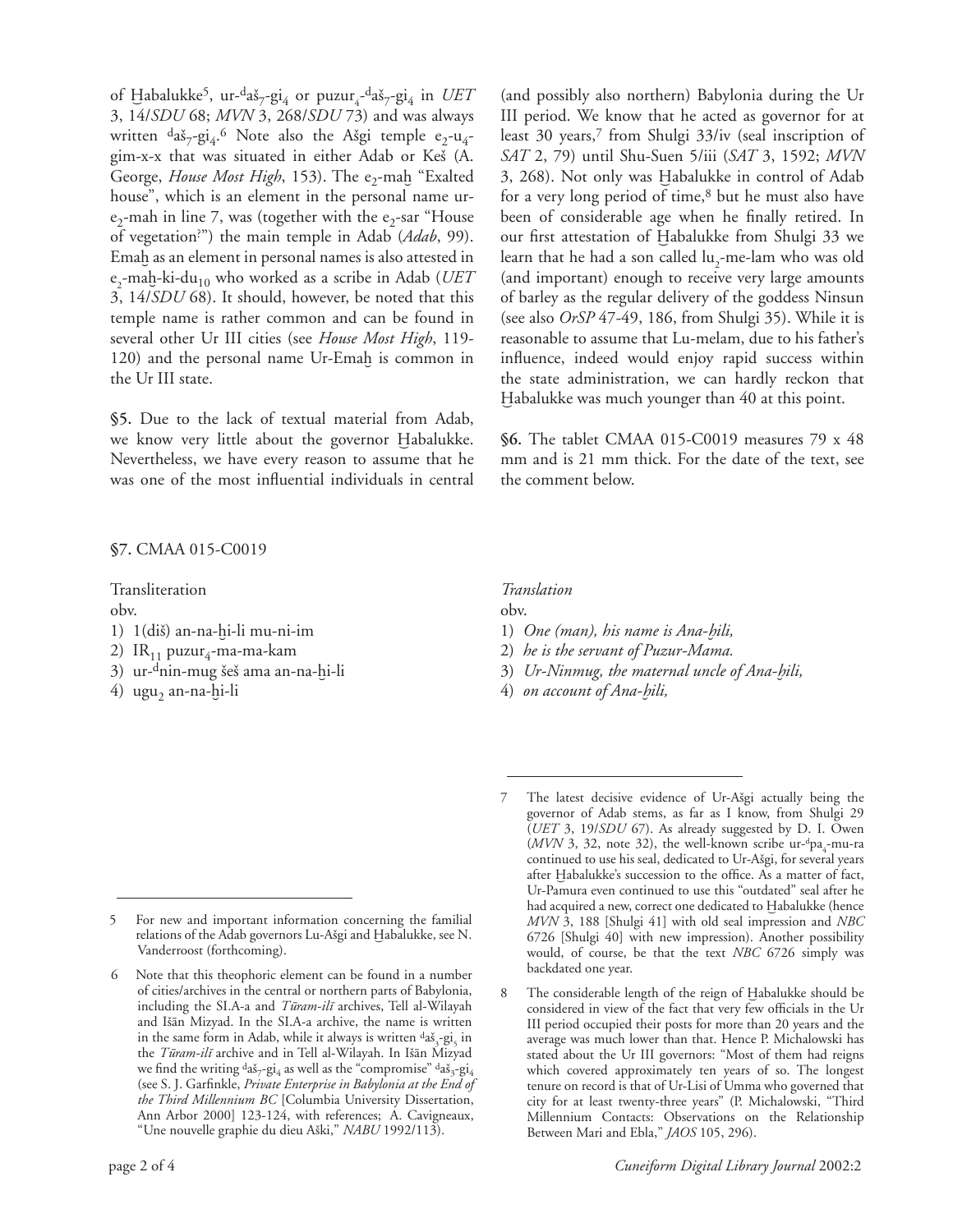5) di-bi i<sub>3</sub>-[gar]<sup>ar</sup>

- 6) igi ha-ba-lu<sub>5</sub>-ke<sub>4</sub> ensi<sub>2</sub> adab<sup>ki</sup>-ba
- 7) igi ur-e<sub>2</sub>-mah dumu x-x-x
- 8) igi ba-du-du dam-gar $_3$
- 9) 1(diš) [l]u<sub>2</sub>-daš<sub>7</sub>-gi<sub>4</sub> dumu bi<sub>2</sub>-bi<sub>2</sub>
- 10) 1(diš) *i-ti-dam* DIM<sub>4</sub>
- 11) 1(diÒ) *ma-ga-ru-um*
- 12) 1(diš) GAL<sub>3</sub>-di dub-sar
- 13) 1(diš) KA-NI-NI [dumu] ma<sub>2</sub>-la $b_4$ -ku<sub>3</sub>-zu rev.
- 14)  $[1(\text{diš})]$  nam-ha<sup>-1</sup>-ni dumu sanga-bi-ta
- 15)  $[1(\text{diš}) e_2^{\cdot}]$ - $\lceil \text{lu}_2 \rceil$ -ti dumu sanga-bi-ta
- 16)  $[1(\text{diš}) \text{ x}]-x-\text{GAR}$  maškim ensi<sub>2</sub>
- 17)  $\left[\mathrm{lu}_2\right]$ -inim-ma-bi-me
- 18) igi-bi- $\frac{E_3}{2}$  nam-IR<sub>11</sub><sup>-1</sup>
- 19) i<sub>3</sub>-in-[gi]- $\lceil$  in<sup>-1</sup>
- 20) (blank space)
- 21) mu ur-bi<sub>2</sub>-lum<sup>ki</sup> ki-maš<sup>ki</sup> ba-hul-a
- 5) *he (i.e. Ur-Ninmug) brought a legal complaint.*
- 6) *Before: Îabalukke, the governor of the city of Adab.*
- 7) *Before: Ur-EmaÌ, the son of ... .*
- 8) *Before: Badudu, the merchant.*
- 9) *One (man): Lu-AÒgi, the son of Bibi.*
- 10) One (man): Itidam, the  $DIM_{\mathcal{A}}$
- 11) *One (man): Magarum.*
- 12) *One (man): GAL-di, the scribe.*
- 13) *One (man): KA-NI-NI, [the son] of MalaÌ-kuzu.*
- rev. 14) *[One (man):] NamÌani, the son/apprentice of (lit.*
- *from) its chief temple administrator.* 15) *[One (man): E? ]-lu-ti, the son/apprentice of (lit. from) its chief temple administrator.*
- 16) *[One (man): x]-x-GAR, the enforcer (of) the governor.*
- 17) *They are its (i.e. the lawsuit's) witnesses.*
- 18) *Before them (i.e. the witnesses), the servant status (of Ana-Ìili)*
- 19) *he (i.e. Ur-Ninmug) has made (legally) firm.*
- 20) (blank space)
- 21) *In the year: "The city of Urbilum (and) the city of KimaÒ were destroyed".*

### *Commentary*

§8. To line 4. The literal meaning of ugu, (Akk. *eli*) is "above, over" but also, by extension, "on account of" (see *CAD* E, 89). From the context of the text, it seems clear that Ur-Ninmug is acting on behalf of his nephew (his sister's son) Ana-hili. This suggests that the servants  $(\text{IR}_{11})$  in the Ur III period were not completely incorporated into the legal system and therefore were represented by juridical custodians. The important fact that the custodian in our text is a relative of Ana-hili (rather than his owner Puzur-Mama) shows that the choice of legal representation most likely was made by the servants themselves.

**§9.** To line 5. Seemingly a local Adab variant of the otherwise common expression inim--gar $(x)$ , "to bring a legal complaint" (*CAD* R, 62-67). For di-bi denoting "word", "matter", "agreement" as well as "legal case" and "lawsuit" see *AHw* p. 168 and *CAD* D pp. 132-33.

**§10.** To line 10. The  $\text{DIM}_4$  is not written in ligature. For the profession  $\text{DIM}_4$  (written in ligature) mentioned together with šabra administrators, see

 $OrSP$  47-49, 134.  $\text{DIM}_4$  corresponds to the Akkadian verb *sanæqum*, which *CAD* (S, 133ff.) translates: "to arrive at a locality", "to check, supervise", "to transfer", "to proceed against" or "to approach an authority with a claim, a complaint". It is therefore possible that the profession should be associated with some sort of transport or messenger services, some controlling/ supervising duties or – seemingly suitable for our lawsuit – some kind of prosecuting function.

**§11.** To line 11. A witness called *Magarum* (son of Ur-LI) can be found in the approximately (see below and *SDU* 257) contemporary sale document *UET* 3, 46/*SDU* 70 from Adab. While the name *Magarum*  indeed seems to have been extremely rare in the Ur III period, it may well have been more common in Adab and we cannot be certain that the two witnesses refer to the same individual.

**§12.**To lines 14-15. In *MVN* 17, 3 (col. ii) and *ITT* 2, 3536, we find, among various temple personnel, dumu sanga listed immediately after sanga. This shows that the expression was used to denote a title or profession,